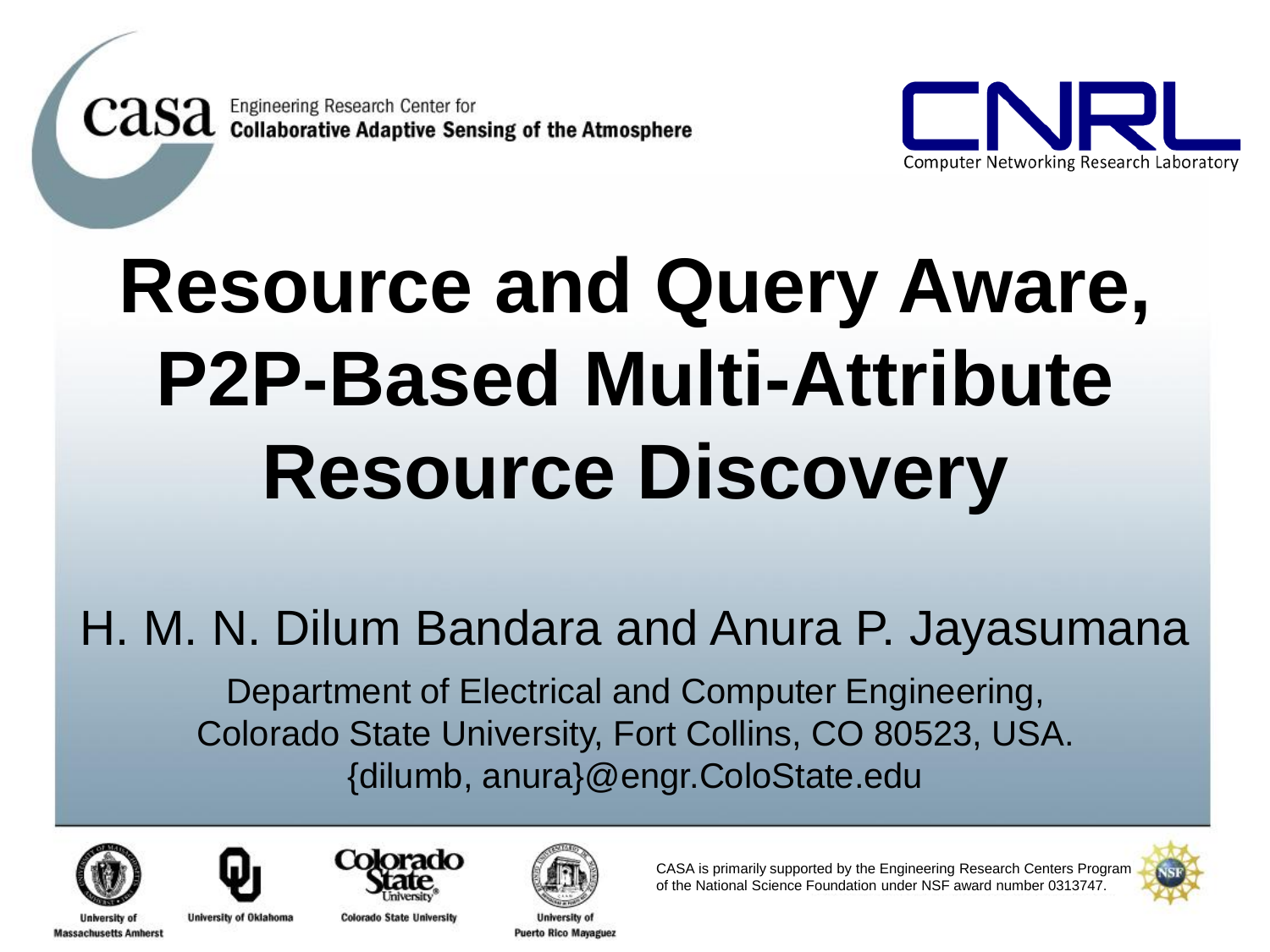#### **Abstract**

Distributed, multi-attribute Resource Discovery (RD) is a fundamental requirement in collaborative P2P, grid, & cloud computing. We present **an efficient & load balanced, P2P-based multi-attribute RD solution that consists of 5 heuristics**, which can be executed independently & distributedly. **1 st heuristic maintains a minimum number of nodes in a ring-like overlay** consequently reducing the cost of resolving range queries. **2 nd & 3 rd heuristics dynamically balance the moderate key & query load** by transferring keys to neighbors & by adding new neighbors when existing ones are insufficient. **Last 2 heuristics**, namely fragmentation & replication, form cliques of nodes that are placed orthogonal to the overlay ring to **dynamically balance the highly skewed key & query loads** while reducing the query cost. By applying these heuristics in the presented order, a RD solution that better responds to real-world resource & query characteristics is developed.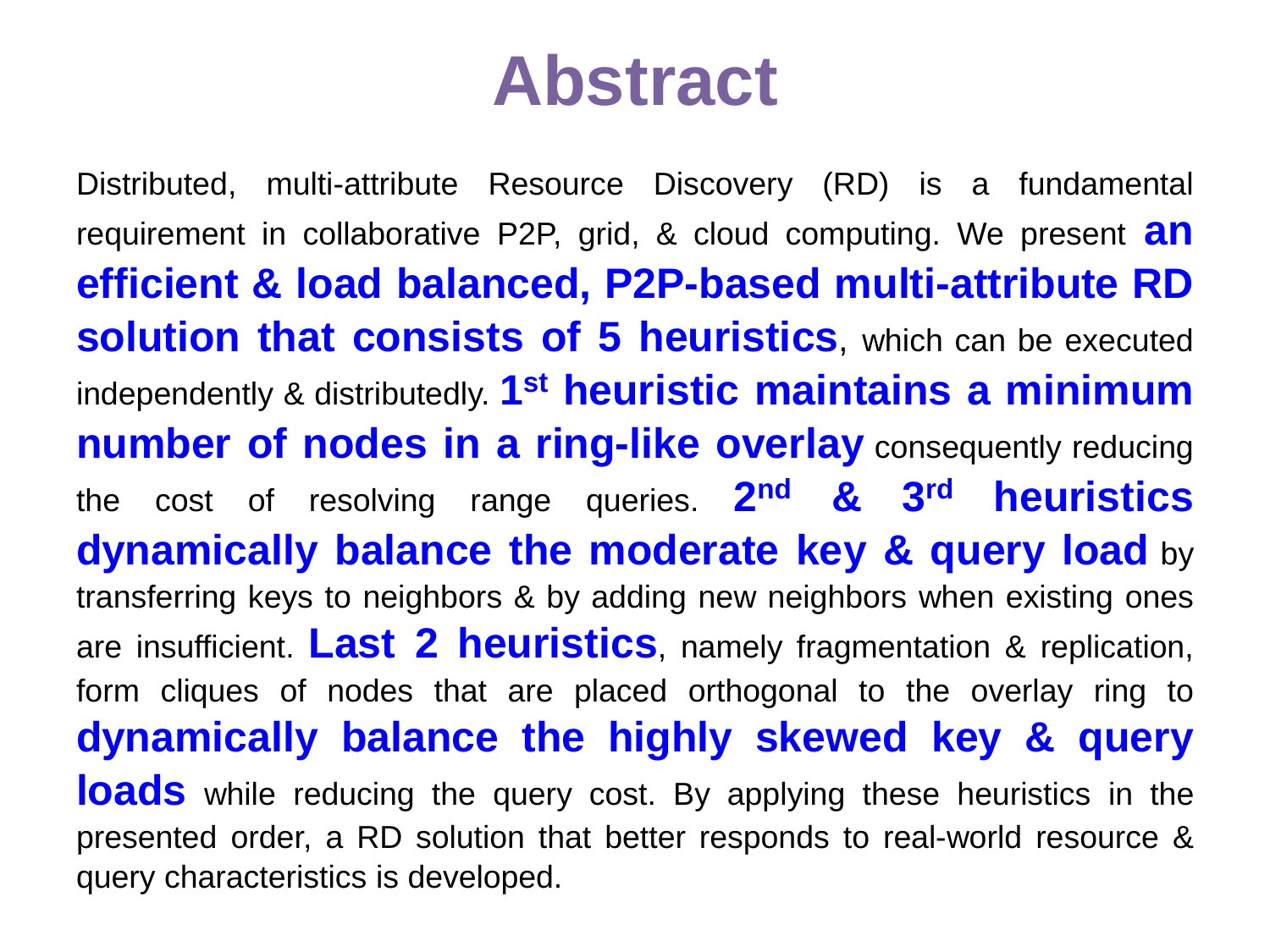# **Problem Statement**

- Overlay ring-based resource discovery
	- Pros Scalable & performance guarantees
	- Cons High query (*O*(*N*)) & advertising cost, & unbalanced load
		- Conventional solutions Domain of attributes  $D_i \gg N$
- Real-world resources & queries [1-3]
	- Domain of some attributes is small *D<sup>i</sup>* ≪ *N*
	- Queries with large range of attribute values
		- Not useful to advertise even attributes with large *D<sup>i</sup>* at high resolutions
		- Effectively,  $D_i \ll N$
- Problem

*r Cap* subject to  $I_{Cap}^r$ , *Q* minimize *N*

 $N$  – No of nodes  $I_{Cap}^r$ – Index capacity of a node  $|Q_{Cap}^r$  – Query capacity of a node

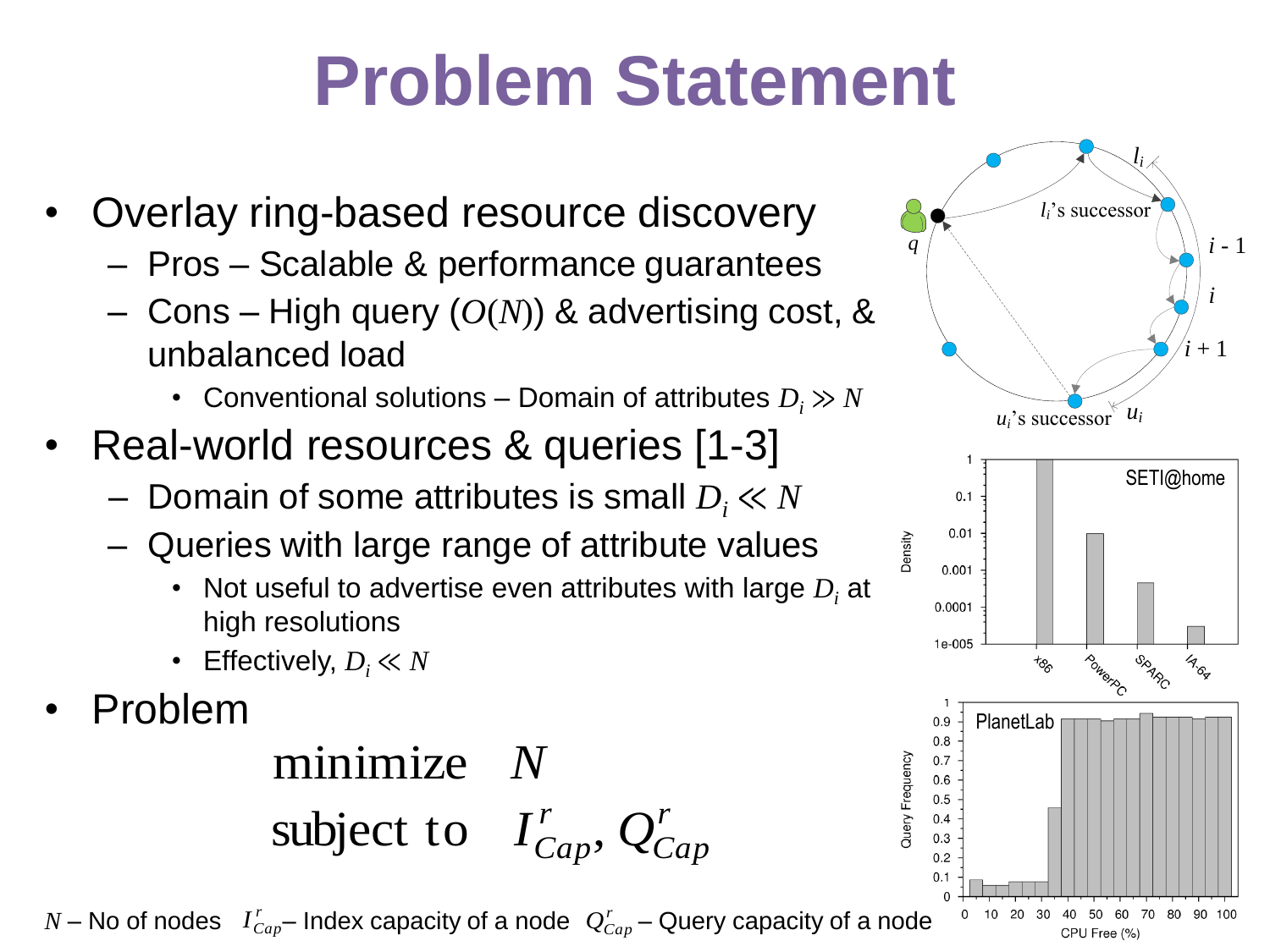### **System Model**

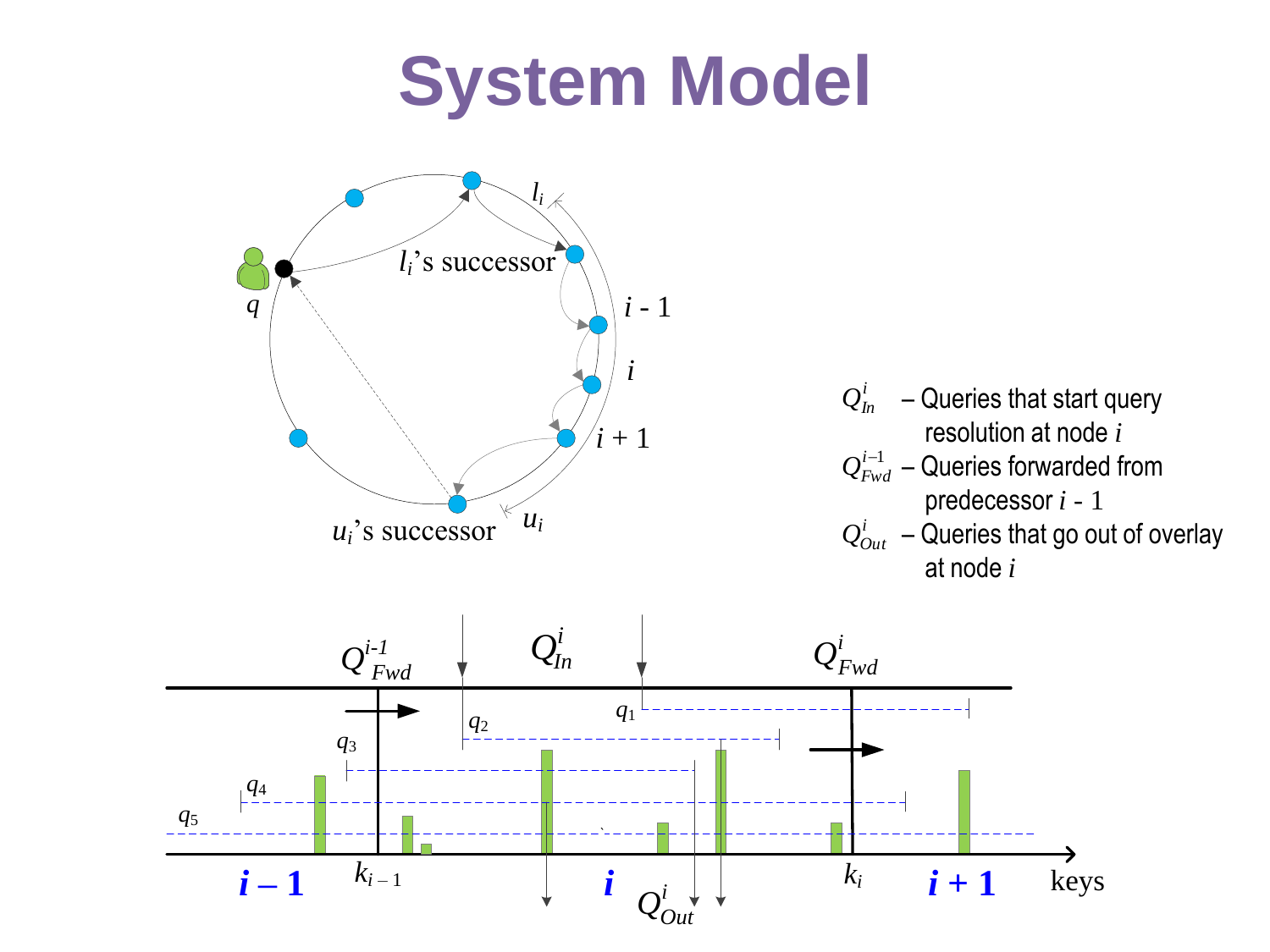### **Heuristic 1 – Prune Nodes With Lower Contribution**



Remove nodes with lower contribution to query resolution

- a) Remove  $c \rightarrow$  Reduce query cost  $Q_{Out}^c = 0$ 
	- Can *b* or *d* accept any resources indexed at *c*?
	- d is preferred as no changes are required to overlay network
- b) Remove  $a, b$ , or  $d \rightarrow$  Reduce query cost  $\varrho_{out}^i < \varrho_{in}^i$ *Thr*  $Q_{Out}^{i}$  <  $Q_{S}^{i}$ 
	- Can neighbors accept resource index & query load?
	- Successor is preferred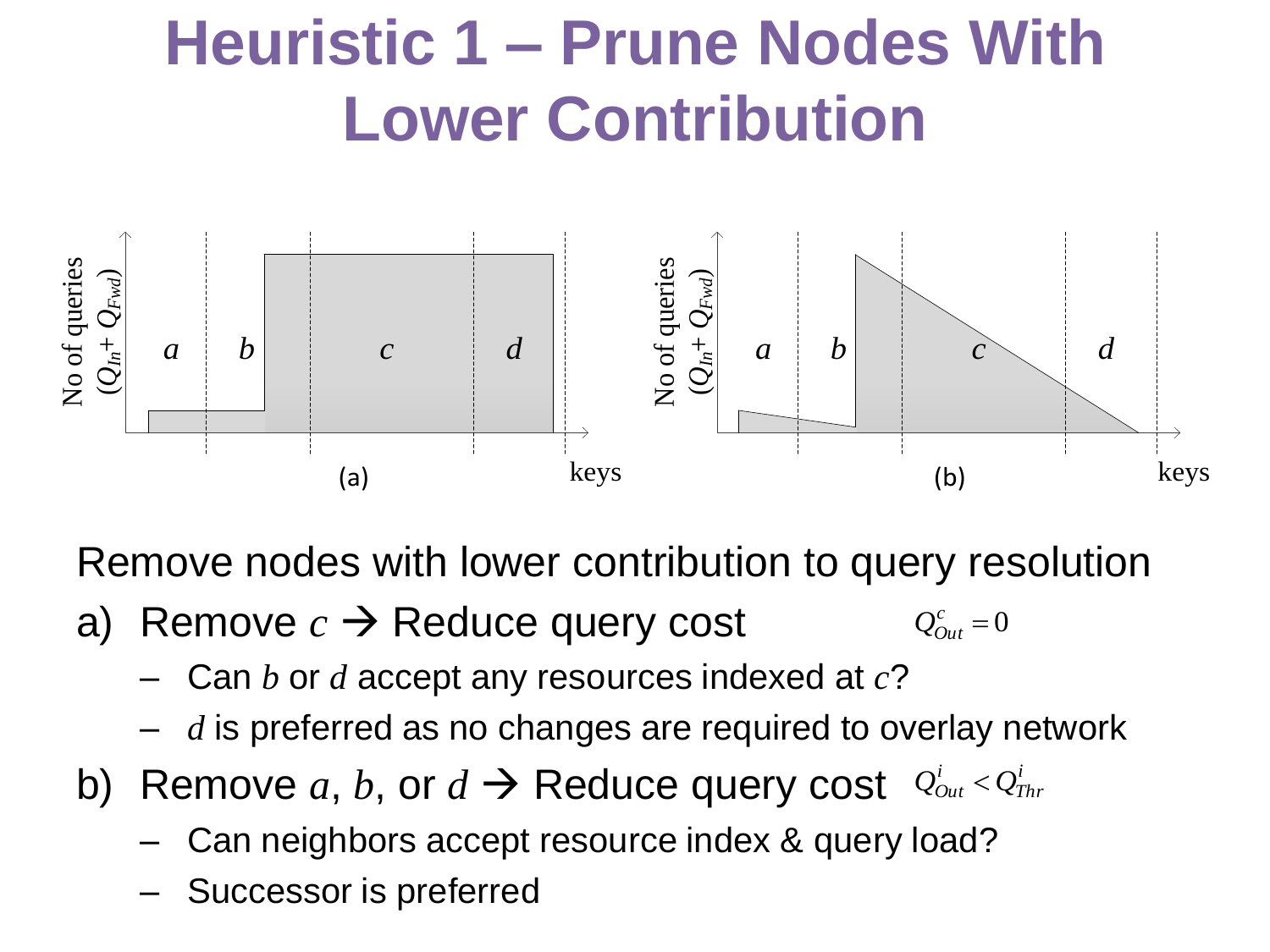# **Heuristics 2 & 3 – Key Transfer**

#### When nodes are already contributing but overloaded



- Heuristic 2
	- Node *i* is overloaded
	- Adjust address range
		- Move keys/resources to successor or predecessor
		- Can it accept?
	- Successor is preferred
	- Minor changes to overlay



- Heuristic 3
	- Node *i* is overloaded & successor & predecessor not willing to accept load
	- Add new successor or predecessor
		- Load must not exceed capacity of a node
	- Successor is preferred
	- Some changes to overlay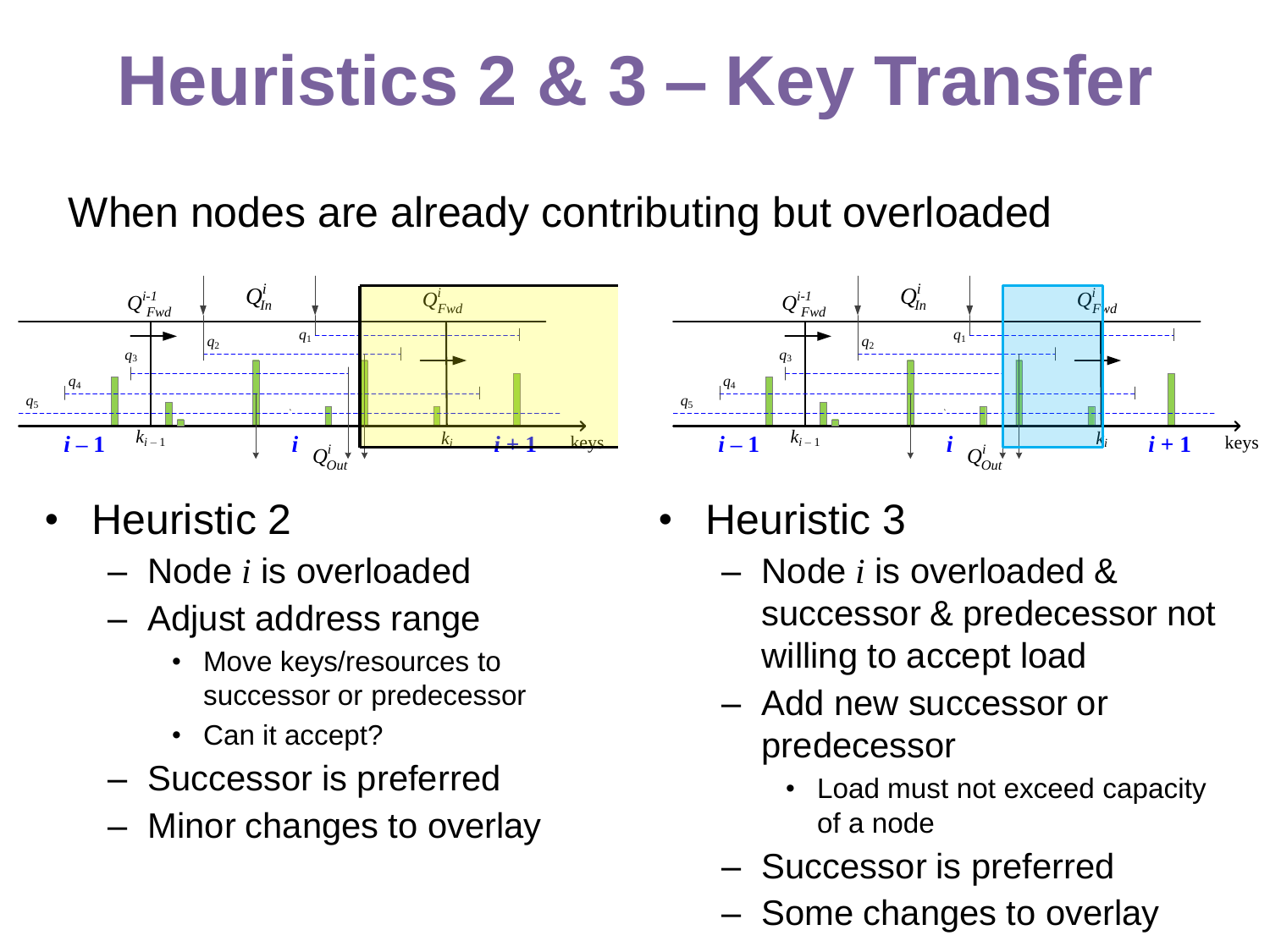### **Heuristics 4 & 5 – Replication & Fragmentation**

• Heuristics 2 & 3 will fail if load is too much for a node





- Heuristic 4
	- Query load is too high
	- Add new node & replicate index
	- Don't increase query cost
	- More changes to overlay
- Heuristic 5
	- Resource index is too large
	- Add new node & fragment index
	- Rarely increase query cost
	-

In practice, nodes can index many resources & answer many queries/second  $\rightarrow$ Cliques are not large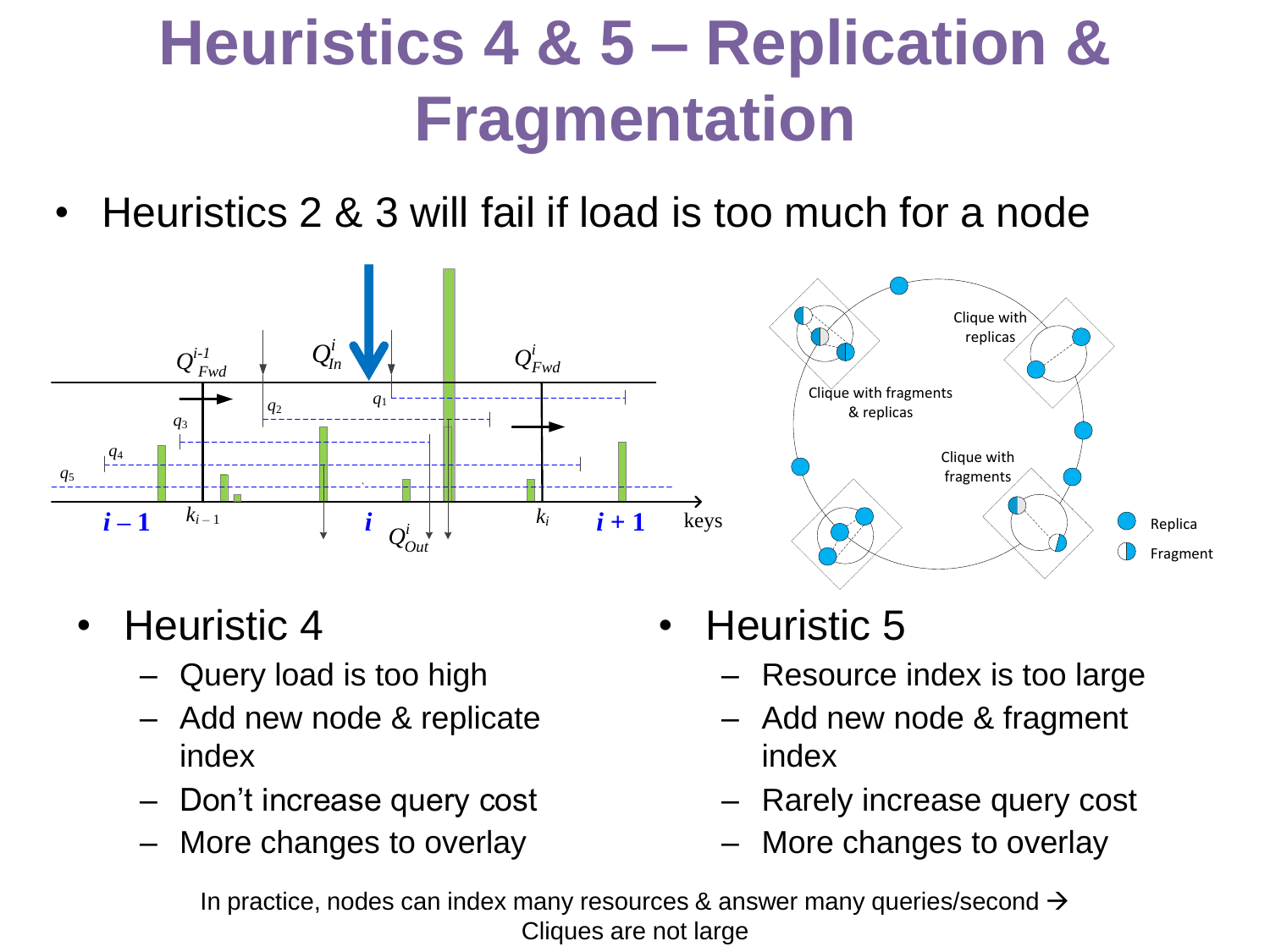## **Simulation Setup**

- Compared with a Chord network with same number of nodes
	- Our solution is always better than any solution that add all the nodes to overlay
- Workloads derived from real-world resource & query traces

| <b>Workload</b>        | <b>Resources</b>                                                                                                                        | <b>Queries</b>                                                                                                                                                  |
|------------------------|-----------------------------------------------------------------------------------------------------------------------------------------|-----------------------------------------------------------------------------------------------------------------------------------------------------------------|
| <b>File</b><br>sharing | 100,000 copies of 10,000 distinct files,<br>$\sim$ Zipf's(0.7).                                                                         | Case $1 - \frac{2}{10}$ (0.5), Case $2 - \frac{2}{10}$ (1.0). Query<br>arrival ~exponential(2 min).                                                             |
| <b>CPU</b><br>speed    | CPU speed of 100,000 randomly sampled<br>nodes from SETI@home. Can be<br>approximated by $^{\sim}N(2.36, 0.28)$ [1, 3].                 | Pulse-like queries derived from PlanetLab. Use<br>empirical CDF to generate ranges of attribute<br>values. Query arrival ~exponential(2 min).                   |
| <b>CPU free</b>        | A synthetic dataset of 100,000 CPU free<br>values derived using linearly-interpolated<br>empirical CDF from PlanetLab.                  | Pulse-like queries derived from PlanetLab. Use<br>empirical CDF to generate range of attribute<br>values. Query arrival ~exponential(2 min).                    |
| PlanetLab              | 527 node PlanetLab trace with 12 static &<br>12 dynamic attributes.<br>Also used 250, 750, & 1000 node traces<br>generated using [5-6]. | Synthetic trace generated using empirical CDFs<br>derived from set of attributes in a query, their<br>popularity, $[I_i, u_i]$ , & m [7]. ~exponential(10 sec). |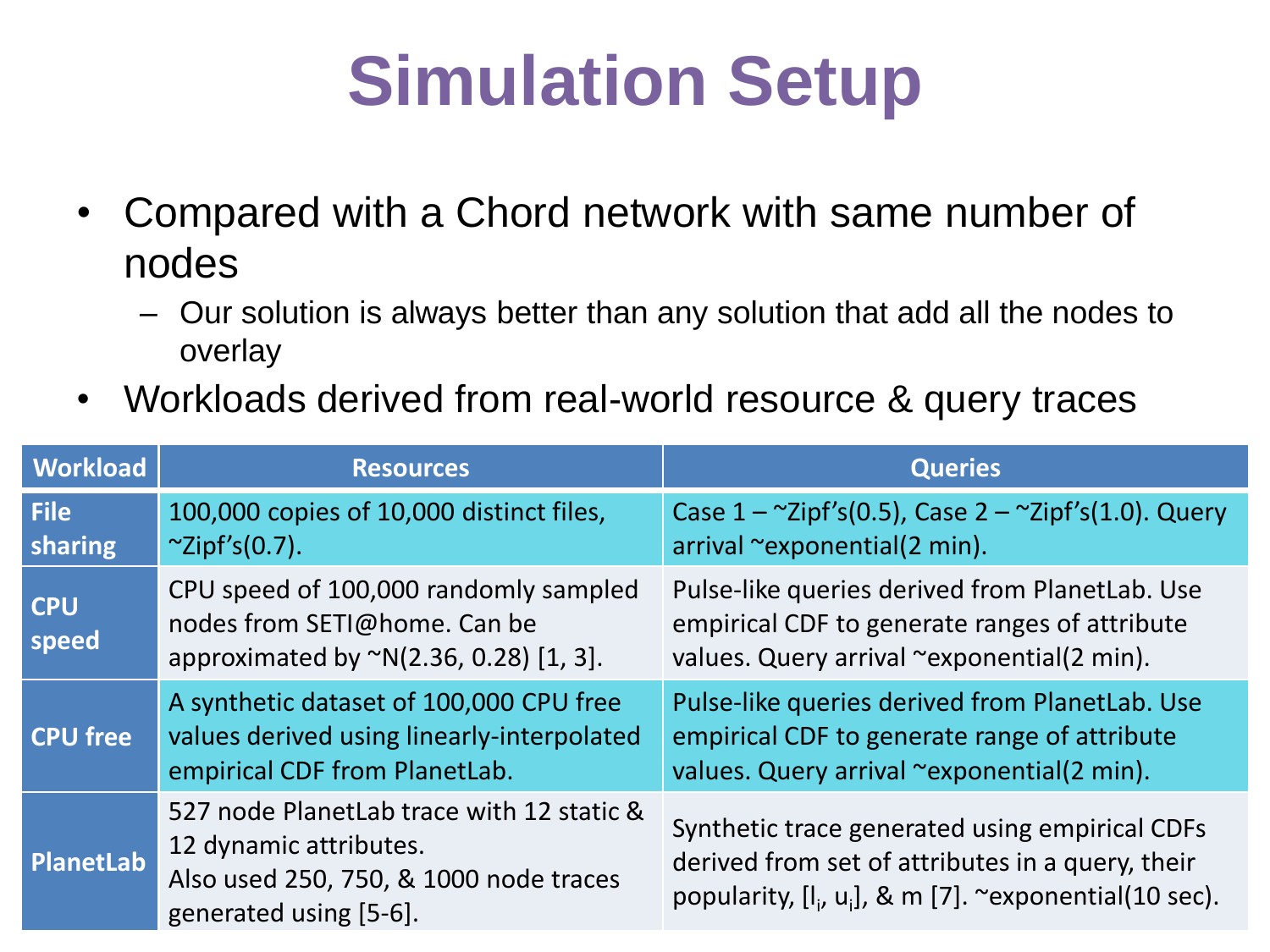#### **Performance Analysis – Single-Attribute**

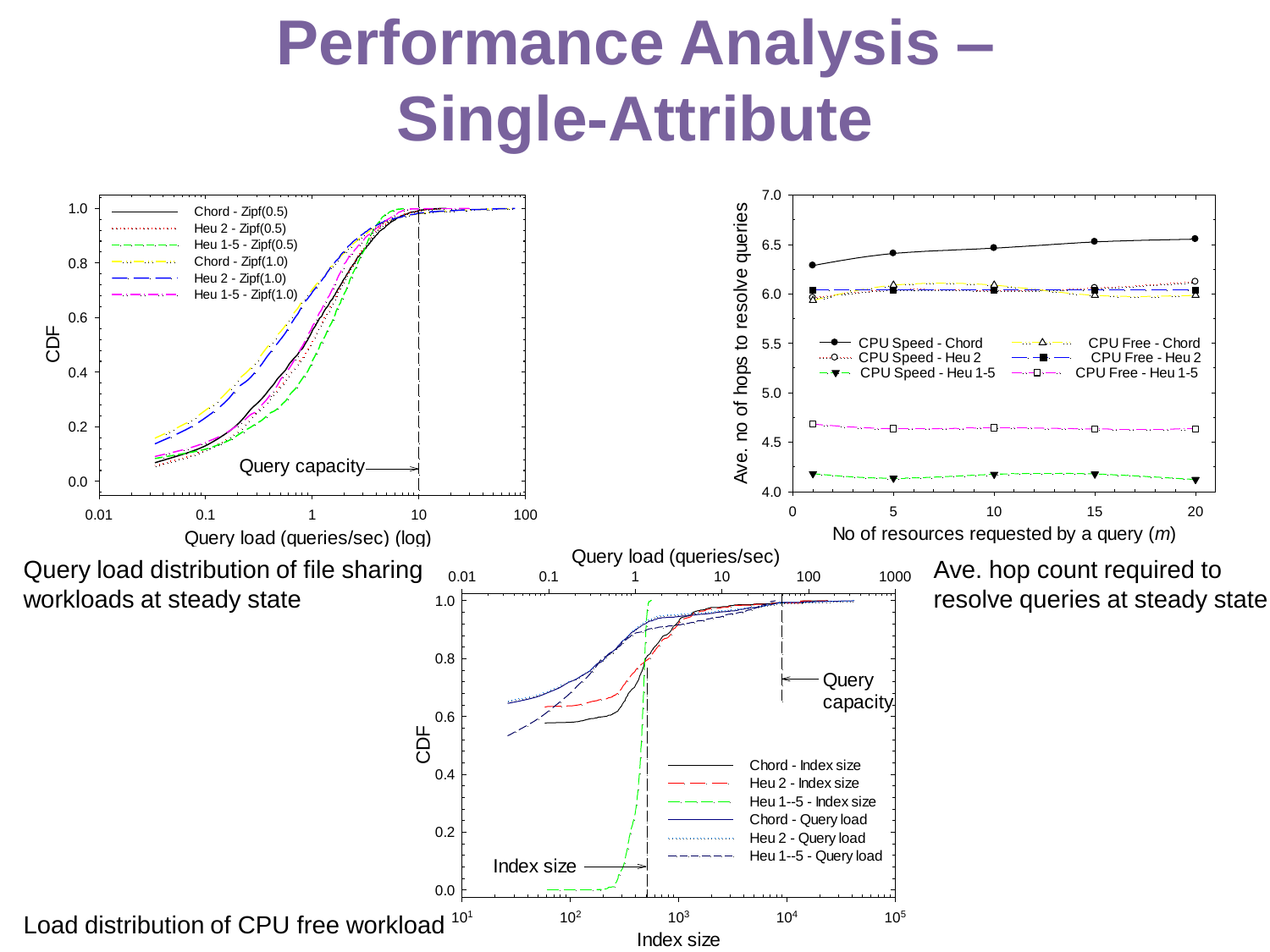#### **Performance Analysis – Multi-Attribute**



- Each heuristic addresses a specific problem
- More efficient & load balanced solution when all 5 heuristics are combined
	- Work with both single & multiple attributes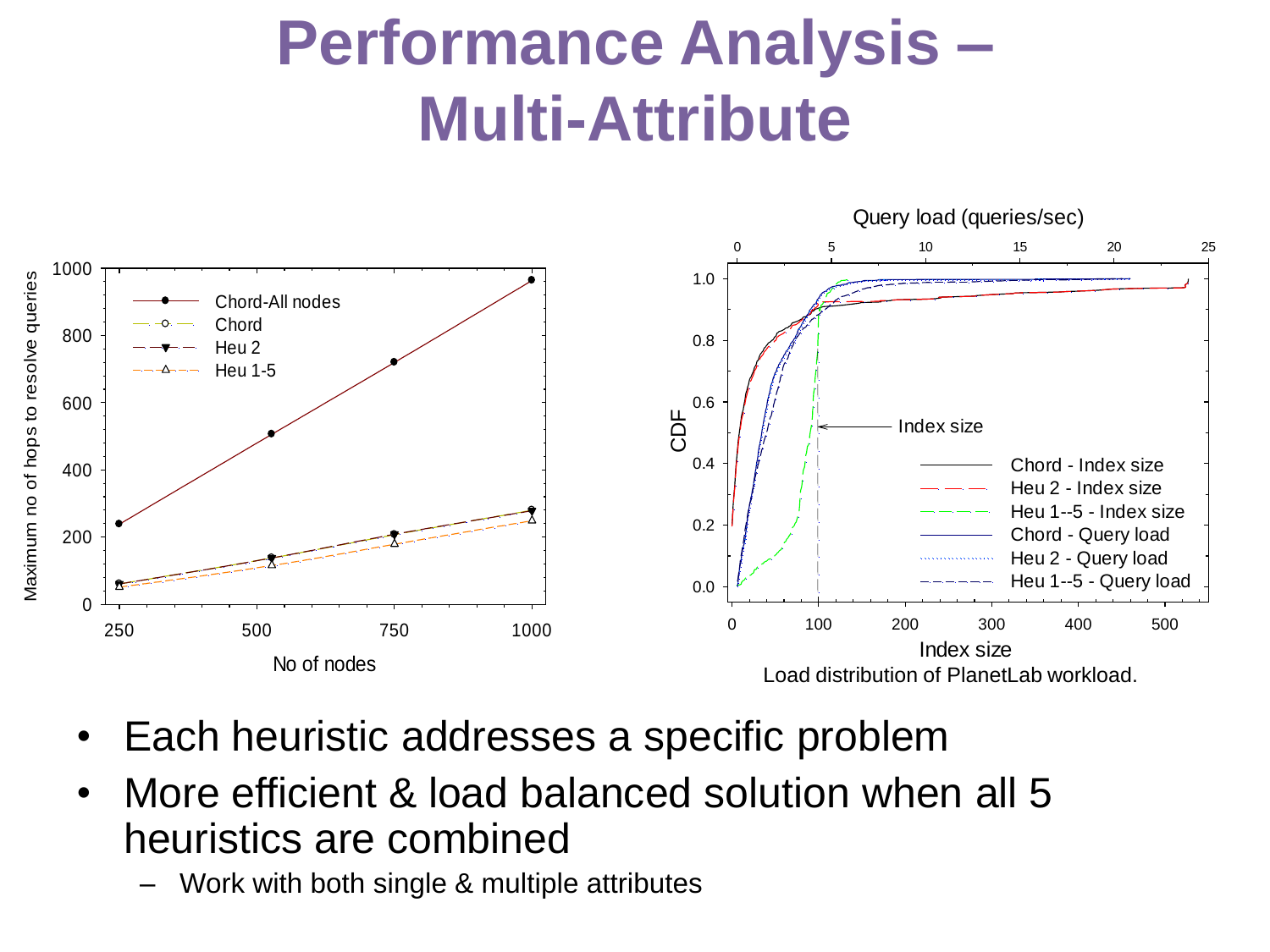# **Summary & Future Work**

- 5 heuristics for
	- Efficient P2P-based multi-attribute resource discovery
	- Better load distribution & meet node capacity constraints
- Heuristics rely on local statistics to capture complex characteristics of real-world resources & queries
	- Support both single-attribute & multi-attribute resources
- Currently extending solution to
	- Also balance load due to
		- Frequent advertising of dynamic resources
		- Messages forwarded by overlay nodes
	- Support resource matching & binding